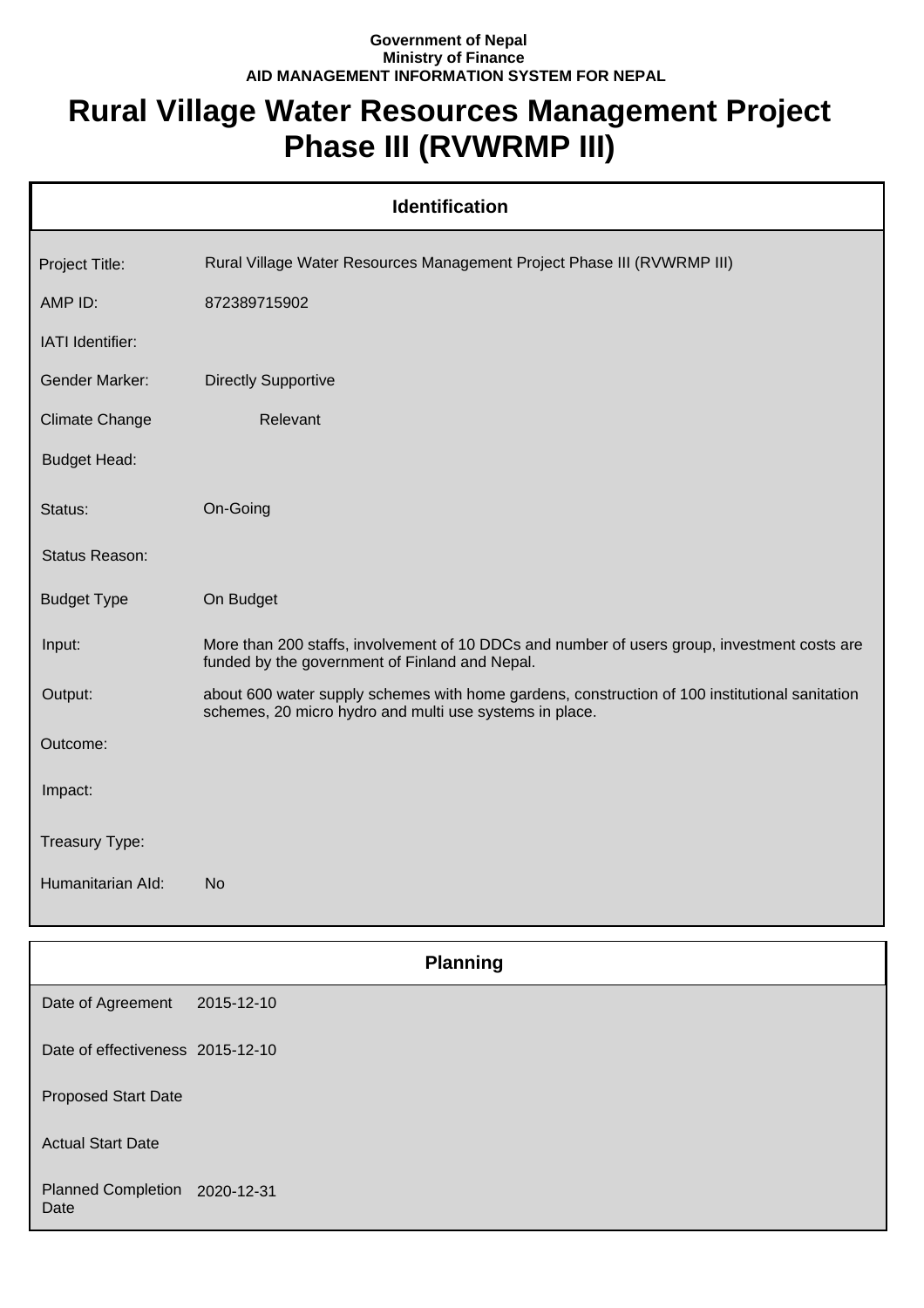| <b>Location</b>         |            |
|-------------------------|------------|
| Location                | Percentage |
| Kailali (Dhangadhi)     | 10.0%      |
| Baitadi (Baitadi)       | 10.0%      |
| Bajhang (Chainpur)      | 10.0%      |
| Darchula (Darchula)     | 10.0%      |
| Achham (Mangalsen)      | 10.0%      |
| Humla (Simikot)         | 10.0%      |
| Doti (Dipayal)          | 10.0%      |
| Bajura (Martadi)        | 10.0%      |
| Dailekh (Dullu)         | 10.0%      |
| Dadeldhura (Dadeldhura) | 10.0%      |

| <b>National Plan</b>                                                                                      |            |
|-----------------------------------------------------------------------------------------------------------|------------|
| Program                                                                                                   | Percentage |
| [Drinking Water and Sanitation ] [ Social Development Policy ] [ National Development Plan  <br>$(NDP)$ ] | 100.0%     |

| <b>Sector</b>                                   |            |
|-------------------------------------------------|------------|
| Sector                                          | Percentage |
| Nepal Sector Classification LOCAL DEVELOPMENT 0 | 100.0%     |

| <b>Implementing/Executing Agency</b>         |       |  |
|----------------------------------------------|-------|--|
| <b>Implementing Agency</b>                   |       |  |
| Humla District Development Committee         | 10.0% |  |
| Darchula District Development Committee      | 10.0% |  |
| <b>Accham District Development Committee</b> | 10.0% |  |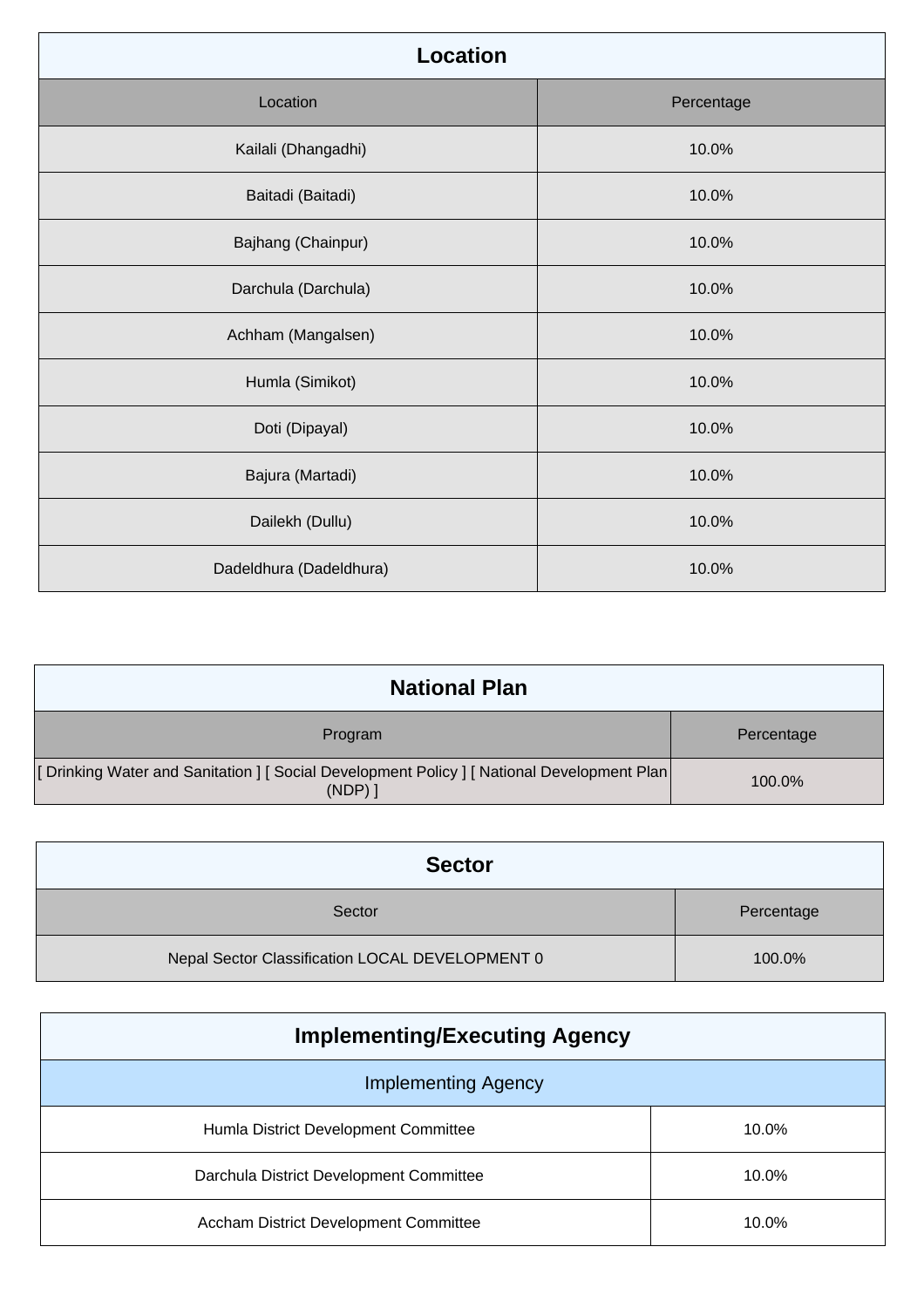| Dailekh District Development Committee                                | 10.0%  |  |  |
|-----------------------------------------------------------------------|--------|--|--|
| <b>Baitadi District Development Committee</b>                         | 10.0%  |  |  |
| Bajhang District Development Committee                                | 10.0%  |  |  |
| <b>Bajura District Development Committee</b>                          | 10.0%  |  |  |
| Dadeldhura District Development Committee                             | 10.0%  |  |  |
| Kailali District Development Committee                                | 10.0%  |  |  |
| Doti District Development Committee                                   | 10.0%  |  |  |
| <b>Executing Agency</b>                                               |        |  |  |
| Department of Local Infrastructure Development and Agricultural Roads | 100.0% |  |  |
| <b>Responsible Organization</b>                                       |        |  |  |
| Ministry of Federal Affairs and Local Development                     | 100.0% |  |  |
| Donor                                                                 |        |  |  |
| Finland                                                               | 0.0%   |  |  |

| <b>Funding</b>             |                       |                       |                               |            |                     |
|----------------------------|-----------------------|-----------------------|-------------------------------|------------|---------------------|
| Transaction<br>Date        | Type of<br>Assistance | Mode of<br>Payment    | Post Earthquake<br>Assistance | Commitment | <b>Disbursement</b> |
|                            |                       |                       | <b>Finland</b>                |            |                     |
|                            |                       |                       | <b>Actual</b>                 |            |                     |
| 10/9/2015                  | <b>Grant Aid</b>      | <b>Direct Payment</b> | No                            | 10         | 140,492             |
| 10/15/2015                 | <b>Grant Aid</b>      | <b>Direct Payment</b> | No                            | 17,115,000 | Ю                   |
| 12/10/2015                 | <b>Grant Aid</b>      | <b>Direct Payment</b> | No                            | 16,411,500 | Ŋ                   |
| 1/13/2016                  | <b>Grant Aid</b>      | <b>Direct Payment</b> | No                            | O          | 203,825             |
| 2/18/2016                  | <b>Grant Aid</b>      | <b>Direct Payment</b> | No                            | 0          | 54,589              |
| 2/15/2017                  | <b>Grant Aid</b>      | <b>Direct Payment</b> | No                            | Ю          | 811,881             |
| 6/15/2017                  | <b>Grant Aid</b>      | <b>Direct Payment</b> | N <sub>o</sub>                | Ŋ          | 915,135             |
| <b>UNDISBURSED BALANCE</b> |                       |                       |                               | 31,400,582 |                     |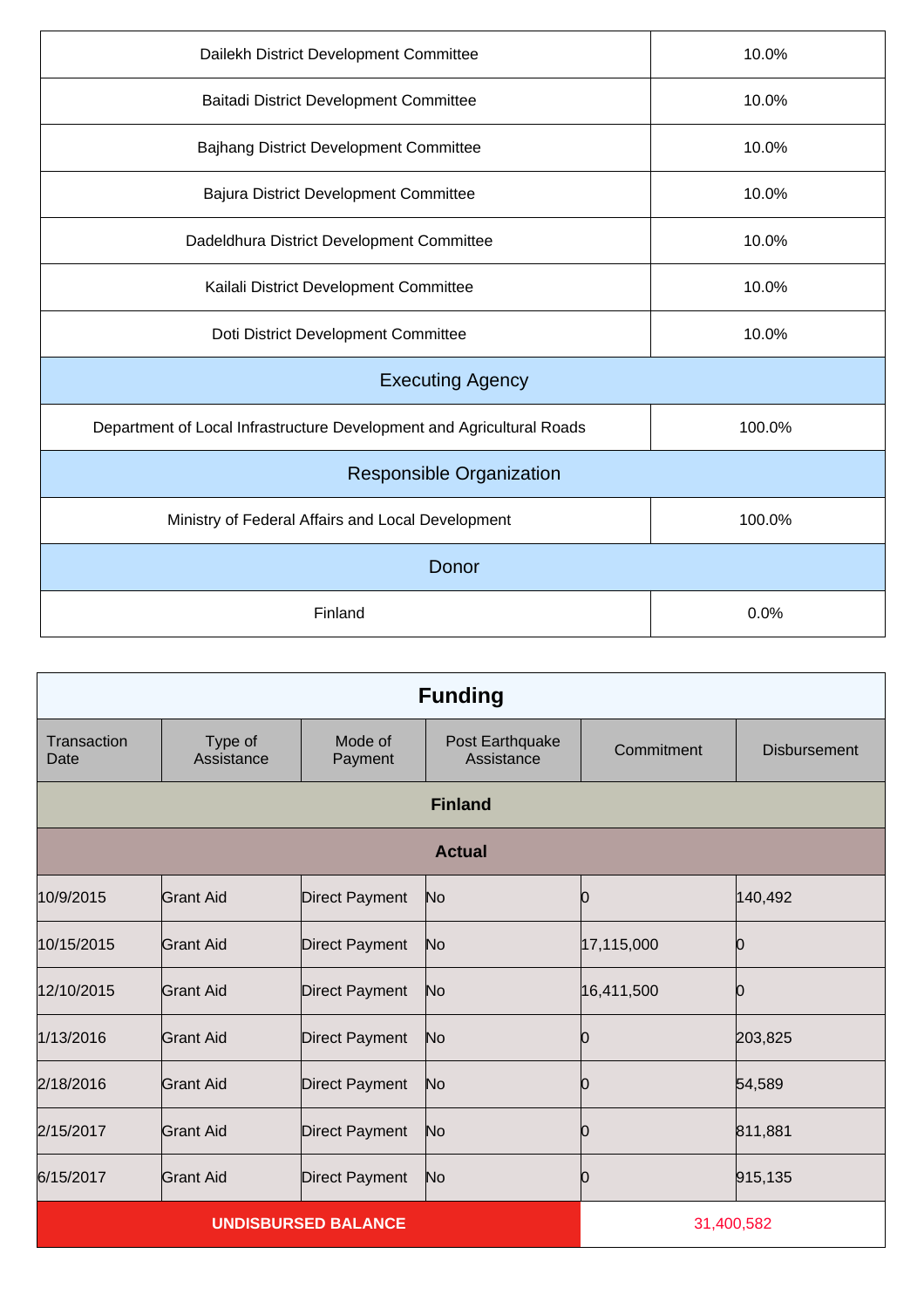| Transaction<br>Date        | Type of<br>Assistance | Mode of<br>Payment    | Post Earthquake<br>Assistance | Commitment | <b>Disbursement</b> |
|----------------------------|-----------------------|-----------------------|-------------------------------|------------|---------------------|
| 9/14/2017                  | <b>Grant Aid</b>      | <b>Direct Payment</b> | No                            | Ю          | 2,011,799           |
| 11/10/2017                 | <b>Grant Aid</b>      | <b>Direct Payment</b> | No                            | 10         | 1,144,521           |
| 10/9/2018                  | <b>Grant Aid</b>      | <b>Direct Payment</b> | No                            | Ю          | 959,525             |
| 12/31/2018                 | <b>Grant Aid</b>      | <b>Direct Payment</b> | No                            | Ю          | 341,226             |
| 3/21/2019                  | <b>Grant Aid</b>      | <b>Direct Payment</b> | No                            | 10         | 1,192,165           |
| 4/26/2019                  | <b>Grant Aid</b>      | <b>Direct Payment</b> | No                            | Ŋ          | 139,006             |
| 9/17/2019                  | <b>Grant Aid</b>      | <b>Direct Payment</b> | No                            | Ю          | 3,326,156           |
| 2/18/2020                  | <b>Grant Aid</b>      | <b>Direct Payment</b> | No                            | 0          | 3,417,182           |
| 5/6/2020                   | Grant Aid             | <b>Direct Payment</b> | No                            | Ю          | 806,003             |
| 9/14/2020                  | <b>Grant Aid</b>      | <b>Direct Payment</b> | No                            | 10         | 1,636,284           |
| 12/14/2020                 | <b>Grant Aid</b>      | <b>Direct Payment</b> | No                            | 10         | 2,381,207           |
| 4/23/2021                  | <b>Grant Aid</b>      | <b>Direct Payment</b> | No                            | 10         | 726,655             |
| <b>Total</b>               |                       |                       | 33,526,500                    | 20,207,644 |                     |
| Total (Finland)            |                       |                       | 33,526,500                    | 20,207,644 |                     |
| <b>UNDISBURSED BALANCE</b> |                       |                       | 13,318,856                    |            |                     |

## **Progress Achieved**

Progress Achieved:

Key Problems:

Steps Taken to Solve Problems: